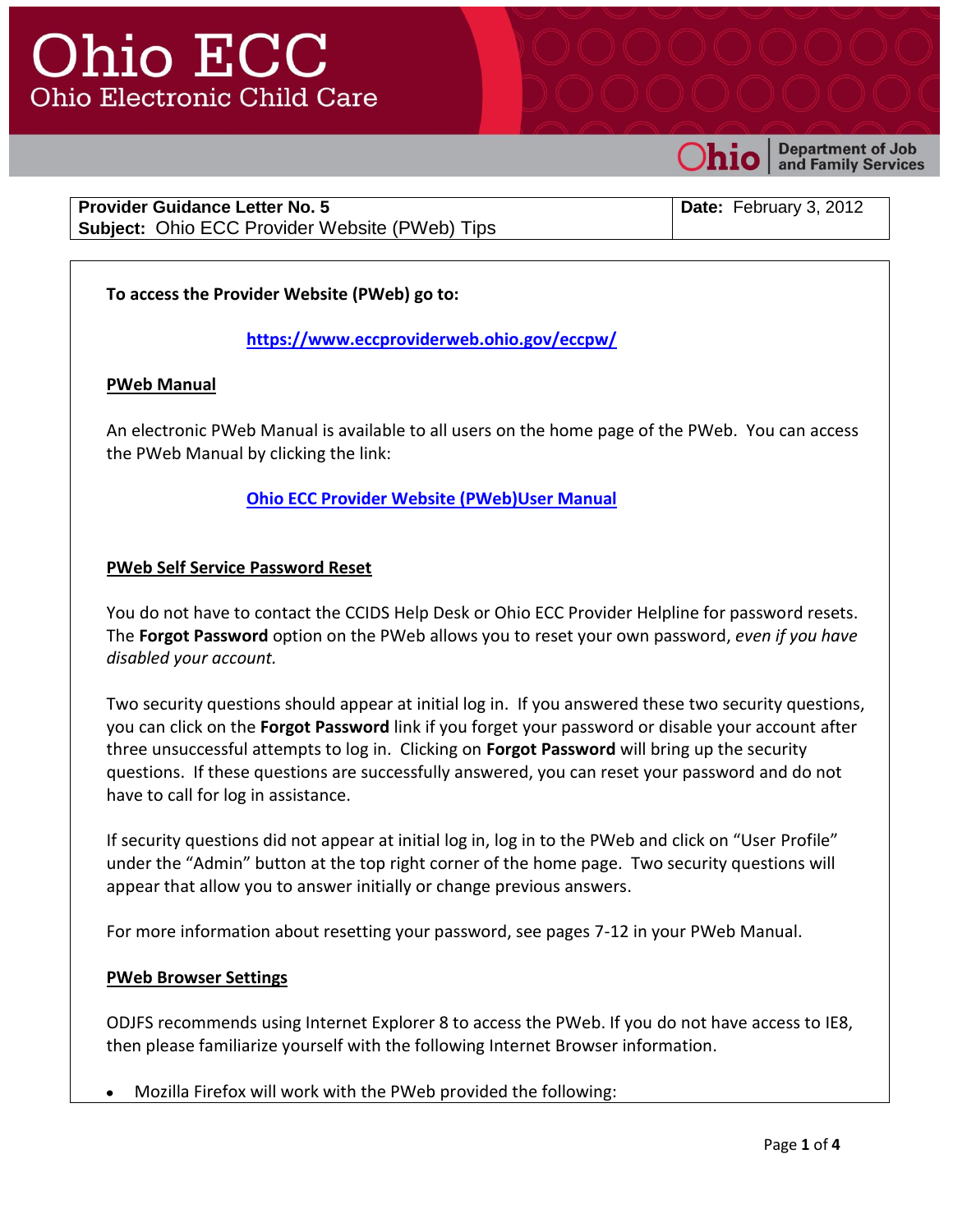

**Department of Job** and Family Services

- $\circ$  If a provider is using a Mac and Firefox, check the settings by going to the Firefox menu (near the File menu) and click "Preferences". This will open the browser settings. The provider must make sure that in the "Content" tab, these two check boxes are checked:
	- "Load images automatically"
	- "Enable JavaScript"
- $\circ$  Next, the provider needs to check the "Privacy" tab to make sure that they are accepting cookies. To do this, make sure these check boxes are checked:
	- "Accept cookies from sites"
	- "Accept third-party cookies"
- Google Chrome is not recommended for accessing the PWeb.
- Safari is also not recommended for accessing the PWeb.

#### **Viewing Payment Detail Information**

To view details about an individual child's payment, click the amount for that child under the "Total" column on "Provider Payment Detail" screen.

If you are viewing payment information in the PWeb and it appears to be incorrect, please check the following items:

- 1. **Is the DOB that displays on the PWeb accurate?** If not, contact the CDJFS to correct and an adjustment will need to be completed to correct any payment discrepancies.
- 2. **Is the age category that displays on the payment accurate?** If not, contact the CDJFS to correct and an adjustment will need to be completed to correct any payment discrepancies.
- 3. **Is the copay that was deducted accurate?** If not, contact the CDJFS to correct and an adjustment will need to be completed to correct any payment discrepancies.
- 4. **Does the child appear more than once in the payment detail report?**
	- **Were you recertified during the service week this payment is for?** If so, the co-pay may have been deducted twice from your payment for each of those children. Please notify the CCIDS Business Unit at CCIDS Business Unit@jfs.ohio.gov if this has occurred.
	- **Does the child have more than one authorization on the same case to your site?** If so, the total attendance swiped for the week for the child is added together from both cases. The final payment rate is determined from those total hours. The payment amount is then split between the authorizations to be equal to the percentage of the attendance swiped on each authorization. So if a child attended 30 hours total but 10 hours were swiped on one auth and 20 hours were swiped on the other, 33% of the payment will show on one and 67% will show on the other. If two copays were deducted from the payment an adjustment would be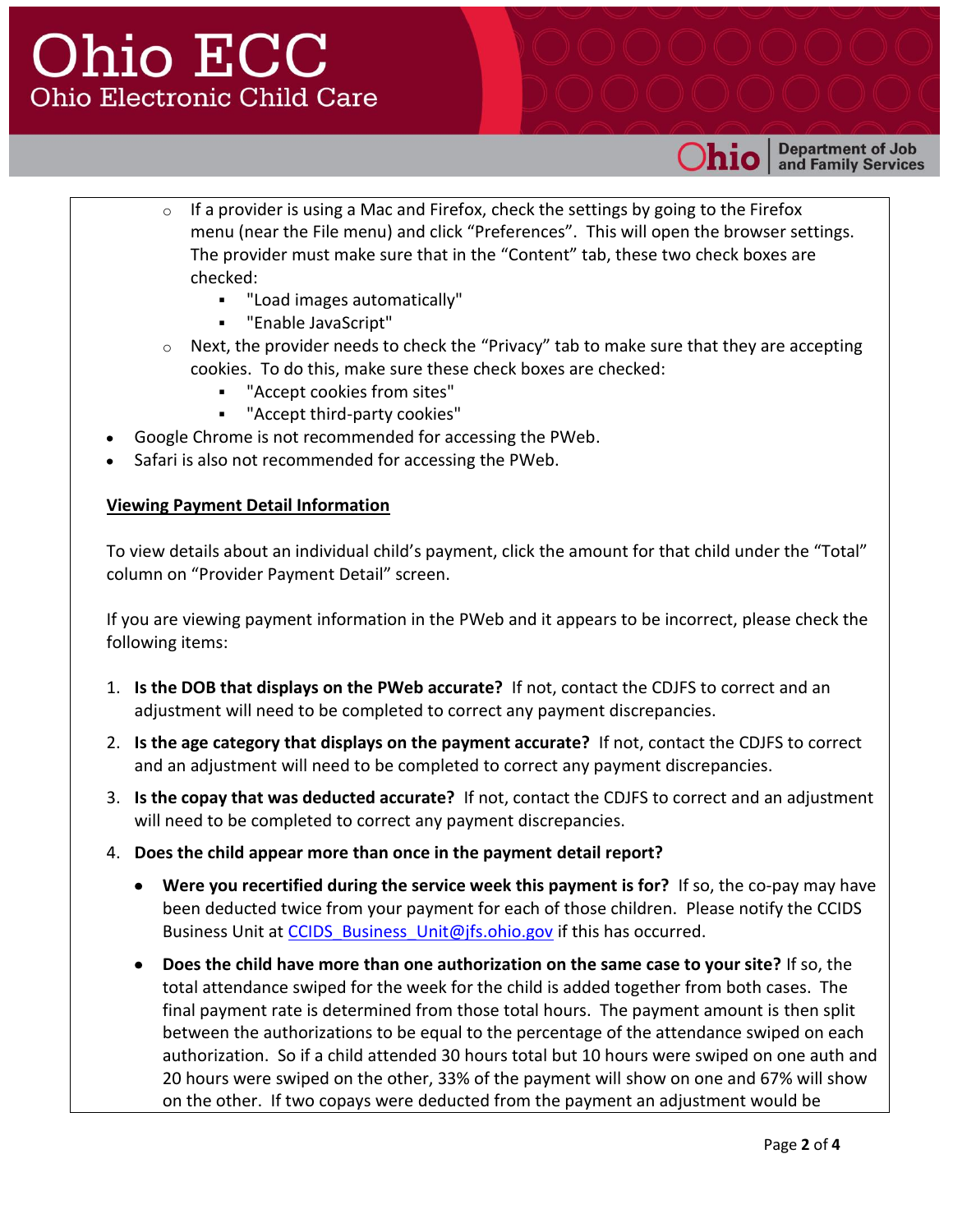**Department of Job<br>and Family Services** 

necessary to correct the payment.

- 5. **Is the child authorized to the correct category of authorization for this service period?** If LT (less than part-time) the system will pay up to 6.9 hours of swiped attendance. If PT (part-time) the system will pay up to 24.9 hours of swiped attendance. If FT (full-time) the system will pay up to 60 hours of swiped attendance. If GT (greater than full-time) the system will pay up to the exact number of hours the county has authorized the child for during that service period. If the child is not authorized for the appropriate category based on the caretaker's need, the caretaker should contact the CDJFS to have the authorizations reviewed.
- 6. **The payment does not include payment "bumps" for rated programs, special needs, accreditation or non-traditional hours (when the child swiped for times after 7 PM, before 6 AM, and/or on the Saturday/Sunday). Why not?** If the rate used in the payment calculation was your customary rate, and your customary rate is higher than the ceiling/appendix rate, the payment "bump" that is *up to* 5% for non-traditional hours, accreditation and special needs (and *up to* 7% for rated programs) was used in the payment calculation. These additional "bumps" cannot exceed your customary rates. The only exception to this is when your program is a two or three star rated program.
- 7. **Why is the hourly rate that displays for each child that attended less than 7 hours different?** The rate used field tells which rate was used (CEIL or CUST). The rate that displays is the hourly rate used multiplied by the total hours, minutes, and seconds each child attended. Every child is different because it is rare that one child attends exactly the same time, down to the second, as another child.
- 8. **The child swiped for more hours than are authorized. How can this happen?** The Ohio ECC system is set up to allow a child to be successfully swiped for the entire number of hours the child is authorized. The system is also set up to require a check-out on any day that a successful checkin was completed. A child can be swiped in for more hours than the authorization if, on the last day swiped for the week, the child's total hours swiped were below the authorization category at the time of the check-in, but over the number of hours authorized at check-out. Since the system requires a check-out for each successful check-in, after that check out, the total hours for the week are now greater than the child's authorization category. The next attempt to check in the child will be denied with the error message "Max Hours Exceeded." In payment calculation the system will do a comparison of the swiped hours and the authorized hours and pay the lower of the two.

For more information on reviewing payment information, see pages 31-38 in your PWeb Manual.

## **Sorting and Filtering Transaction Information on the PWeb**

Two of the most powerful features of the PWeb are the sorting and filtering tools. These features can be used to create custom reports for your use. We have heard providers are concerned they will